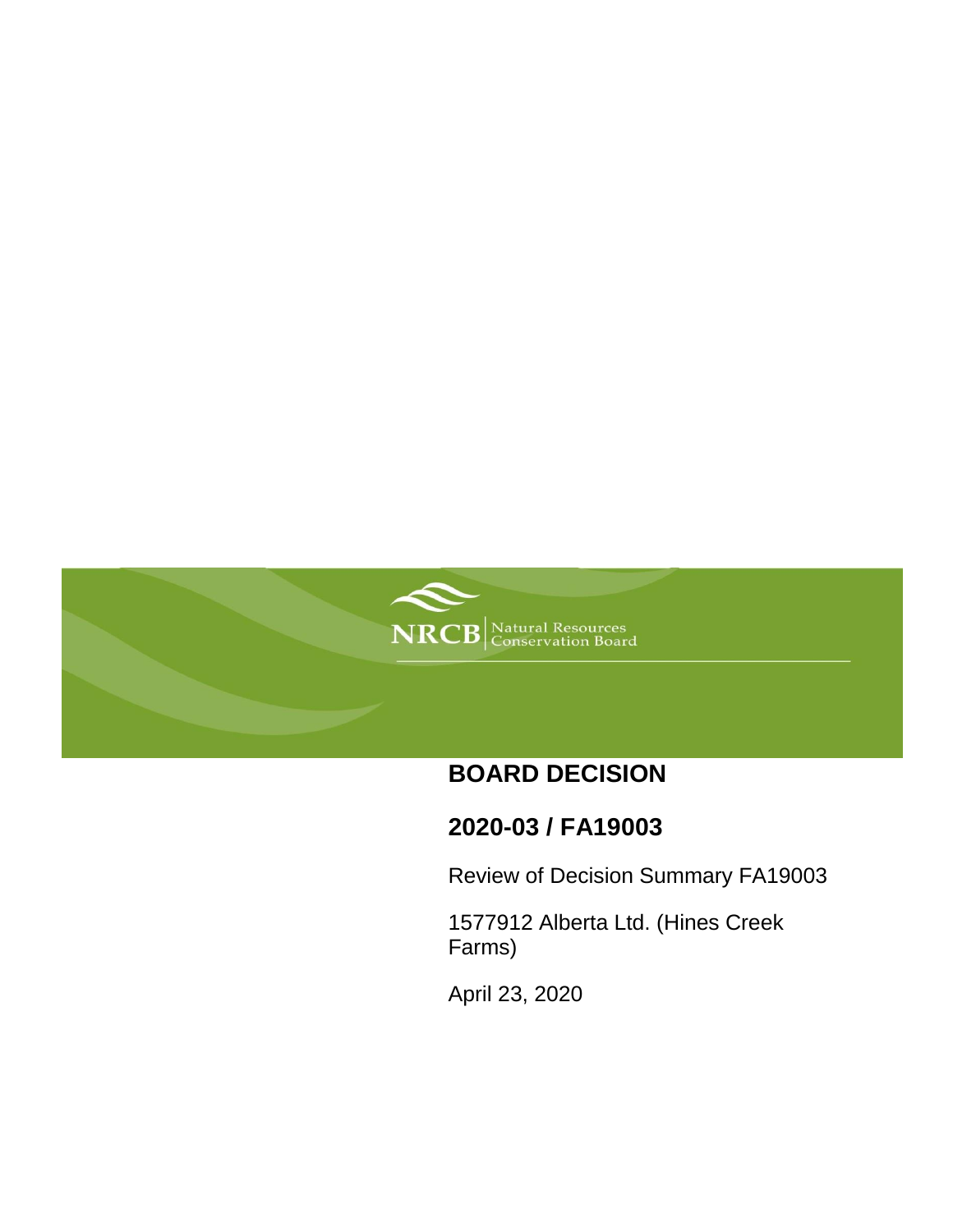**The Board issues this decision document, following its written review of Approval FA19003, held pursuant to the** *Agricultural Operation Practices Act* **(AOPA).**

## **Background**

On January 31, 2020, NRCB approval officer Nathan Shirley issued Decision Summary FA19003 (Decision Summary), in relation to 1577912 Alberta Ltd./Hines Creek Farms' (Hines Creek Farms) application to construct a new multi-species confined feeding operation (CFO), located at NE 4-85-5-W6M in Clear Hills County (County). The proposed CFO includes chicken layers, chicken broilers, geese, ducks, dairy milking cows, and turkey broilers; and the proposed facilities includes four barns and three manure storage pads.

The approval officer denied Hines Creek Farms' application, as he determined that it was inconsistent with the land use provisions of the County's municipal development plan (MDP). Board Decision 2017-05 (Hutterian Brethren of Bear Canyon) outlined the jurisdictional differences between approval officers and the Board, with respect to the review of the land use provisions in an MDP:

In 2001, and concurrent with the establishment of the NRCB mandate regulating CFOs, the Municipal Government Act was amended to remove the authority of municipalities to issue development permits for CFOs and manure storage facilities. The provisions in AOPA respect the municipality's planning authority to establish land use provisions that restrict CFO development in its municipal development plan. However, while NRCB approval officers are directed to deny any application that is inconsistent with land use provisions set out in the municipal development plan, the Board is not bound by such a provision. AOPA only requires that the Board have regard to the municipal development plan.

A Request for Board Review (RFR) of Decision Summary FA19003 was filed by Hines Creek Farms on February 4, 2020. The RFR asked the Board to reverse the approval officer's decision and approve the application.

On March 10, 2020, NRCB Board Decision RFR 2020-01 was released, advising that the Board had determined that a written review was warranted. A deadline of March 27, 2020 was set to file submissions to the review, and a deadline of April 3, 2020 was set as the date by which parties could submit a reply to the submissions of other parties. The Board subsequently suspended the April 3, 2020 deadline to accommodate submissions from parties requesting a reconsideration of their status to participate in the Board review.

### **Reconsideration of Status to Participate**

After receiving a telephone inquiry from Terrie Wayland, the Board acknowledged its failure to provide notice of the RFR to parties found not directly affected by the approval officer in Decision Summary FA19003. The Board corrected this oversight by letter dated March 31, 2020. That letter invited Glen and Hope Hoover, Peter and Joanne Frixel, and Terrie Wayland to make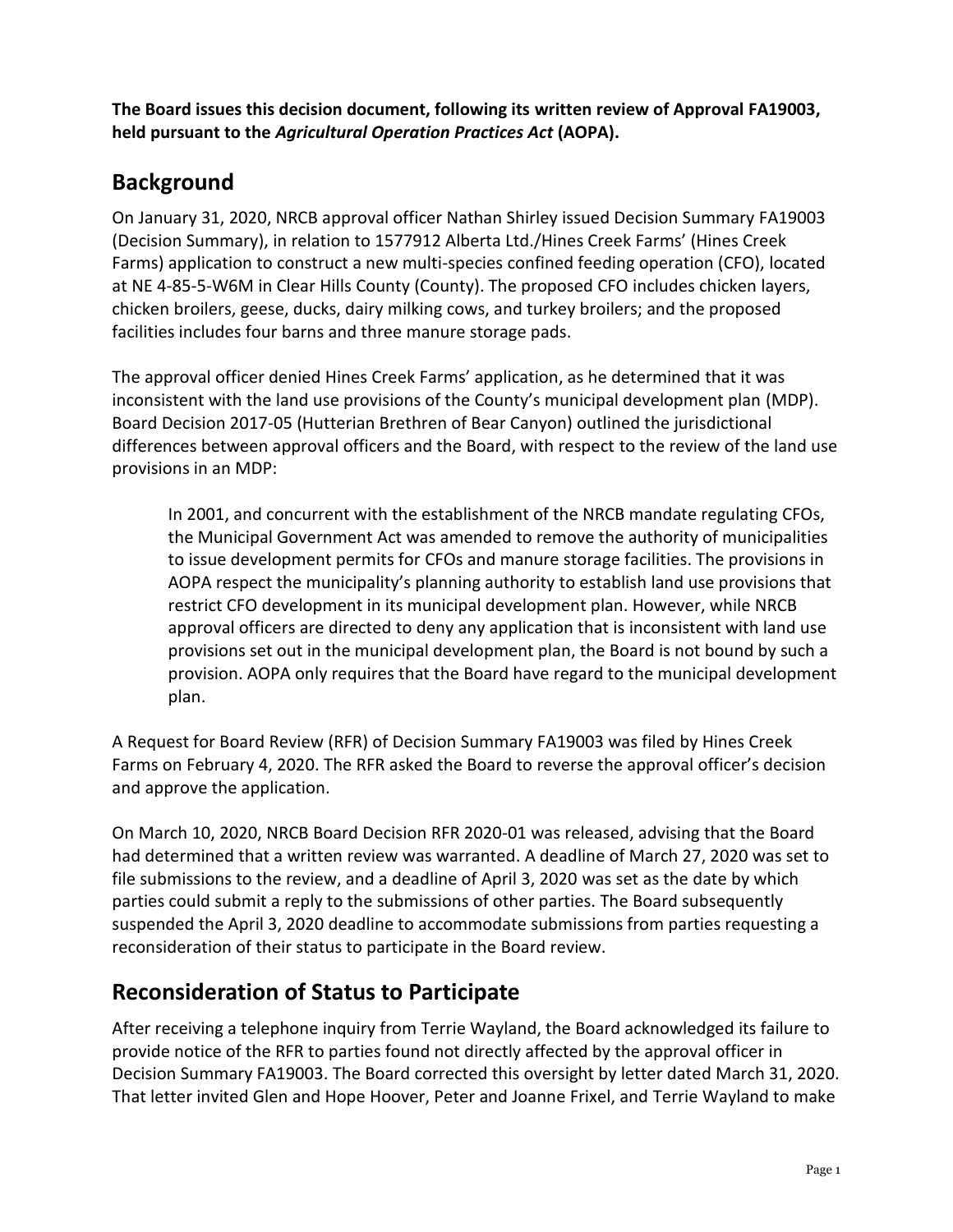submissions seeking a reconsideration of their status to participate in the Board's review. Terrie Wayland and Peter Frixel provided submissions in response to the Board's letter.

The Board uses the same criteria that approval officers use to determine whether a person is a directly affected party within the meaning of AOPA. That is, whether the person has reasonably established that:

- a plausible chain of causality exists between the proposed project and the effect asserted;
- the effect would probably occur;
- the effect could reasonably be expected to impact the party;
- the effect would not be trivial; and
- the effect falls within the NRCB regulatory mandate under AOPA.

The Board considered both the March 20 and April 6, 2020 emails provided by Peter Frixel. These emails state a clear desire that the Board deny the Hines Creek Farms CFO application; however, it is not clear that Mr. Frixel is asking that the Board reconsider the approval officer's finding that he was not directly affected by the CFO application. Mr. Frixel's land is over 2 km from the proposed CFO site, and he provided no information that would support a finding that he would be directly affected by the CFO application.

The Board finds that Mr. Frixel is not a directly affected party in relation to the Hines Creek Farms CFO application.

Terrie Wayland filed a submission dated April 9, 2020 requesting that the Board reconsider her status to participate in the review. Mrs. Wayland asserts that the CFO will directly affect her in a number of ways. Most notably, she states that odour from the CFO site and from manure spreading activities will reduce the value and personal enjoyment of her property.

The approval officer noted that Mrs. Wayland resides outside the 1/2 mile "affected party" radius established by the AOPA Part 2 Matters Regulation for CFO applications of the size proposed by Hines Creek Farms. As stated by the Board in RFR Decision 2018-03 (Spruit Farms Ltd.), it "considers that the 'affected party' radius in the AOPA regulations were established to include all lands and residences that, barring special circumstances, would experience effects from the CFO facility that could make the owners or residents directly affected parties."

The AOPA Standards and Administration Regulation provides for minimum distance separation (MDS) requirements to provide mitigation for nuisances. MDS is a calculated value that is determined for each CFO facility based on the size and type of operation. As such the MDS provides assistance in understanding whether:

- the effect would probably occur;
- the effect could reasonably be expected to impact the party; and
- the effect would not be trivial.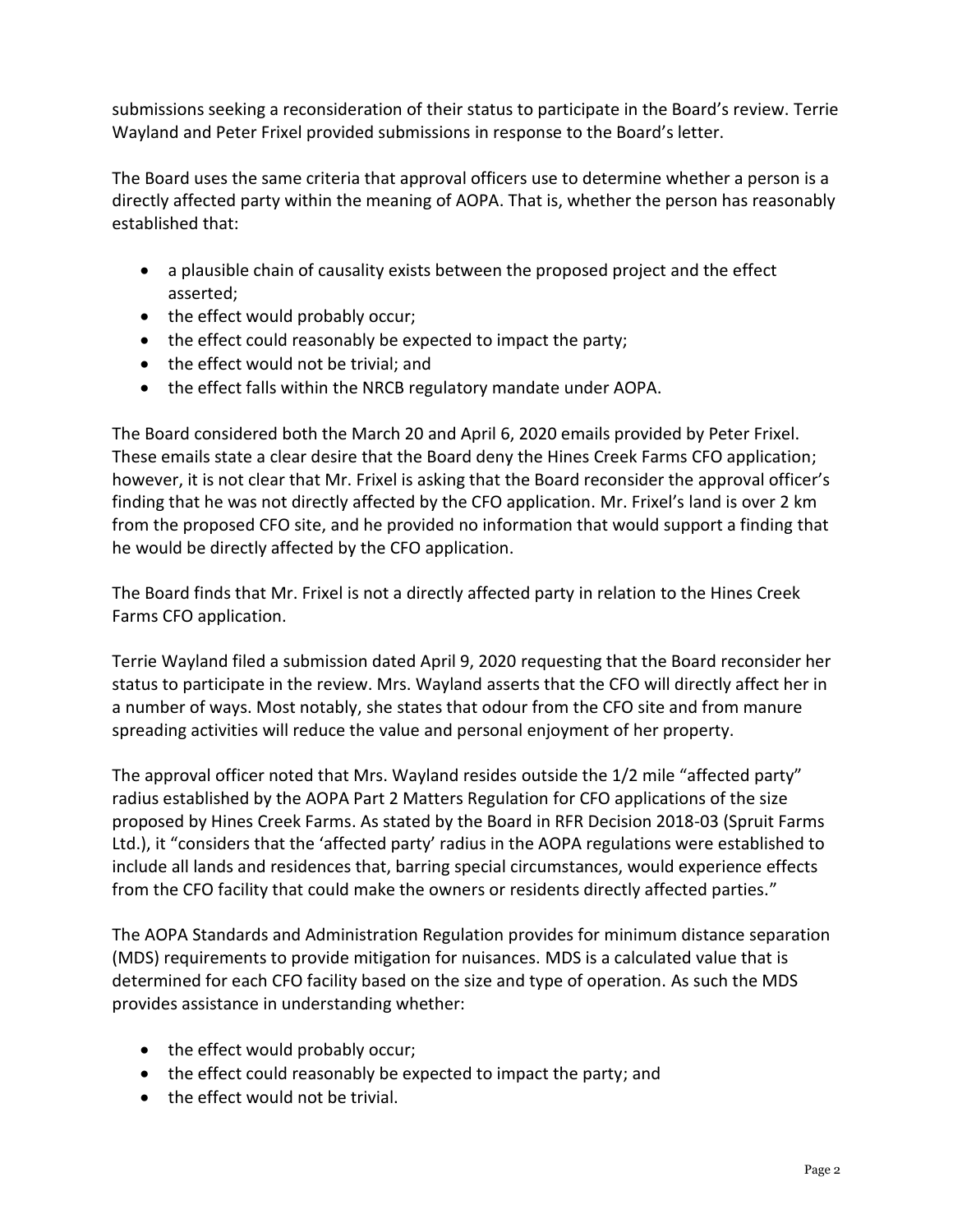In this case, the proposed operation requires an MDS of 315 metres for Category 1 (farmsteads and acreage residences) and 841 metres for Category 4 (large scale country residential, rural hamlet, village town or city residences). The four MDS categories provided for in the Regulation are based on the premise that living in an agricultural setting comes with the expectation that there will be exposure to various agricultural nuisances (Category 1 and 2 residences). The Category 4 value is intended to provide sufficient separation to mitigate the nuisance values for communities that would expect nuisances associated with urban rather than agricultural activities. At 2.5 kilometres from the proposed CFO, Mrs. Wayland's residence is at a distance of approximately eight times the Category 1 MDS, and three times the Category 4 MDS. At this distance, the Board finds that odour effects from the CFO facilities are unlikely to impact the Wayland residence or, in any event, the effect would be trivial.

Mrs. Wayland states that her residence is within 800 metres to spreading lands identified by Hines Creek Farms. Spreading events are short term and infrequent. At this distance, a residence may experience nuisance effects during land spreading events. However, the Board has no general control over what lands an operator chooses to spread manure on. Section 24 of the Standards and Administration Regulation states that an applicant must satisfy an approval officer that the applicant has a sufficient manure spreading land base for the first year following the granting of the application. The Board does not consider effects from spreading, beyond knowing that the operator has secured the right to access sufficient spreading acreage. Having said that, the Board notes that all operators must adhere to land spreading requirements as directed in the Standards and Administration Regulation.

The Board finds that Mrs. Wayland is not a directly affected party in relation to the Hines Creek Farms CFO application.

## **Board Deliberation on the Hearing Issues**

The issue for review is whether the Board should exercise its authority to approve the CFO, notwithstanding an inconsistency with the MDP. The Board must have regard for matters that would normally be considered if a municipal development permit were being issued by considering the effects on the environment, the economy, and the community; and by considering the appropriate use of land. The Board record included the following documents:

- Hines Creek Farms request for Board review, dated March 4, 2020
- Submission filed by the approval officer, dated March 25, 2020
- Submission filed by the County, dated March 26, 2020
- County submission filed with the approval officer, dated October 28, 2019
- Clear Hills County MDP (Bylaw No. 243-19)

Decision Summary FA19003 sets out the approval officer's consideration of various provisions of the MDP and the County land use bylaw (No. 189-16). The MDP establishes an exclusion zone based on a number of setbacks that effectively exclude CFO development within the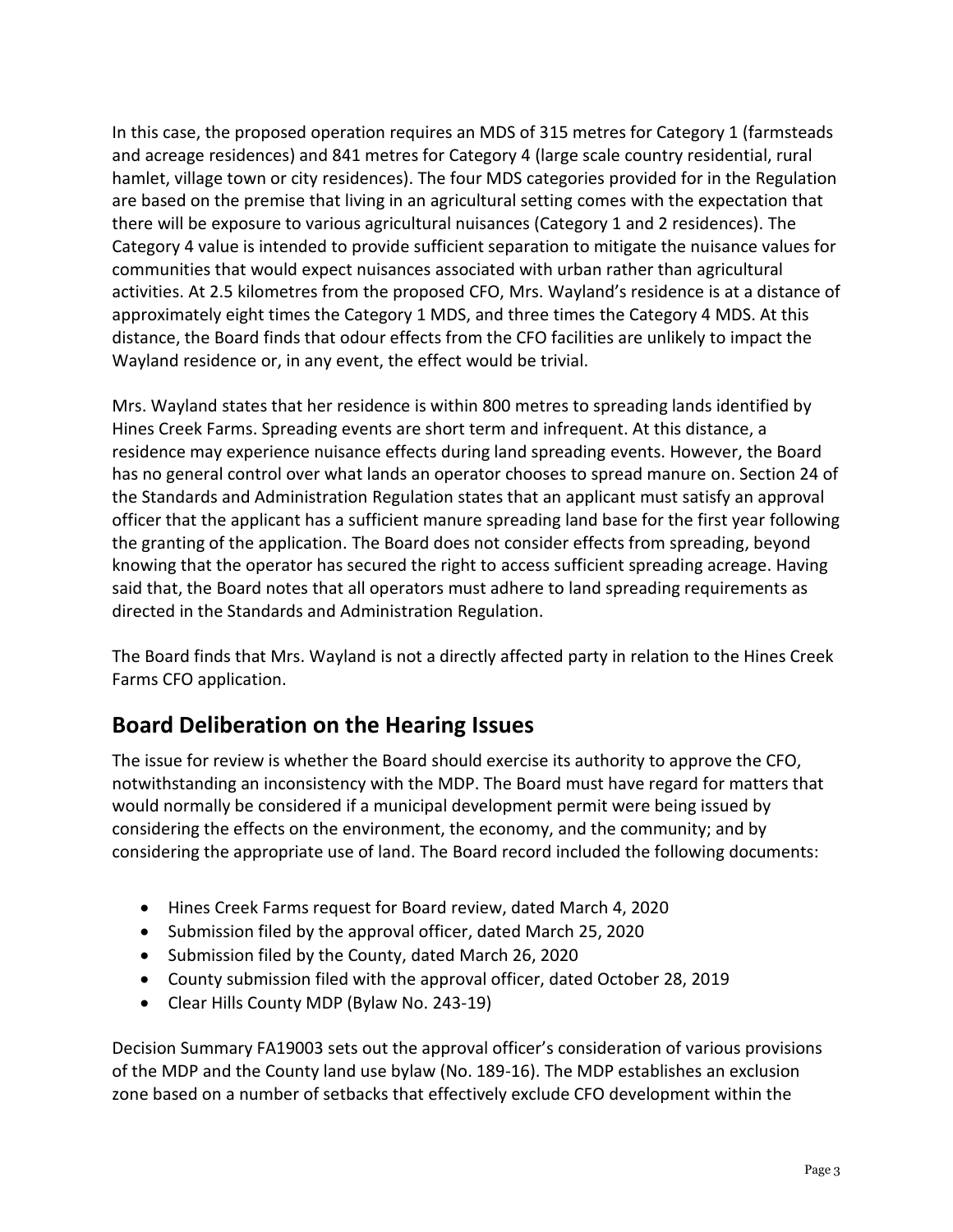County's White Area (titled lands). These various setbacks are cumulatively portrayed in MDP Schedule G. While the scale of the Schedule G map may result in some inaccuracies in identifying CFO exclusion and permitted areas, the map appears to identify a single location in Township 86 Range 11 as a CFO permitted area. The total area appears to be between 3 and 4 sections in size and located on Crown land, rather than White Area. Finally, the map does not show any developed roads in the entire township where the CFO permitted area is located. Based on these factors, the Board finds that the effect of the MDP Schedule G setbacks is to effectively prohibit confined feeding operation development throughout the entire land that is under direct zoning authority of the County.

In past reviews, the Board has consistently respected municipal exclusion zones when it finds that the zones are reasonable, and established to support current and future land uses. For example, in granting a review on Registration LA03038, the Board stated:

In principle, the Board does not believe the intent of Section 22 of AOPA was to allow municipalities to broadly command a higher standard than that legislated under AOPA, but rather to allow a higher standard in circumstances where a municipality can provide special or unique reasons that justify the need for a higher standard in a particular area within the municipality.

(P & P Van Driel; NRCB letter to M.D. of Willow Creek No. 26, January 16, 2004)

Previous Board decisions have stated that the purpose of AOPA section 25(4)(g) is to establish common rules for the siting of CFOs across the province. When the AOPA amendments were presented to the Alberta Legislature in 2001, one of the key purposes was described as follows:

…. Firstly, by broadening the mandate of the Natural Resources Conservation Board to include the approval, monitoring, and enforcement of new and expanding CFOs, we will provide a one-window approach for the livestock industry and the public. Secondly, we will achieve consistency and transparency, because the NRCB will be the single agency that will approve applications for new and expanding CFOs rather than a myriad of municipal councils. Finally, we will achieve our goal of science-based decisions rather than, as we have sometimes seen, emotion and political expediency.

Municipalities will continue to play an important role in this process. We encourage municipalities to develop land use plans that identify where CFOs would not be compatible with new or future developments. Each municipality will automatically be notified and its input will be sought when an application is received for a CFO within its municipal boundaries.

....

…. Through the work of municipal land use planning we'll be able to identify areas where the development of CFOs would not be compatible with current or future land uses, and through a consistent process across Alberta we'll be able to ensure the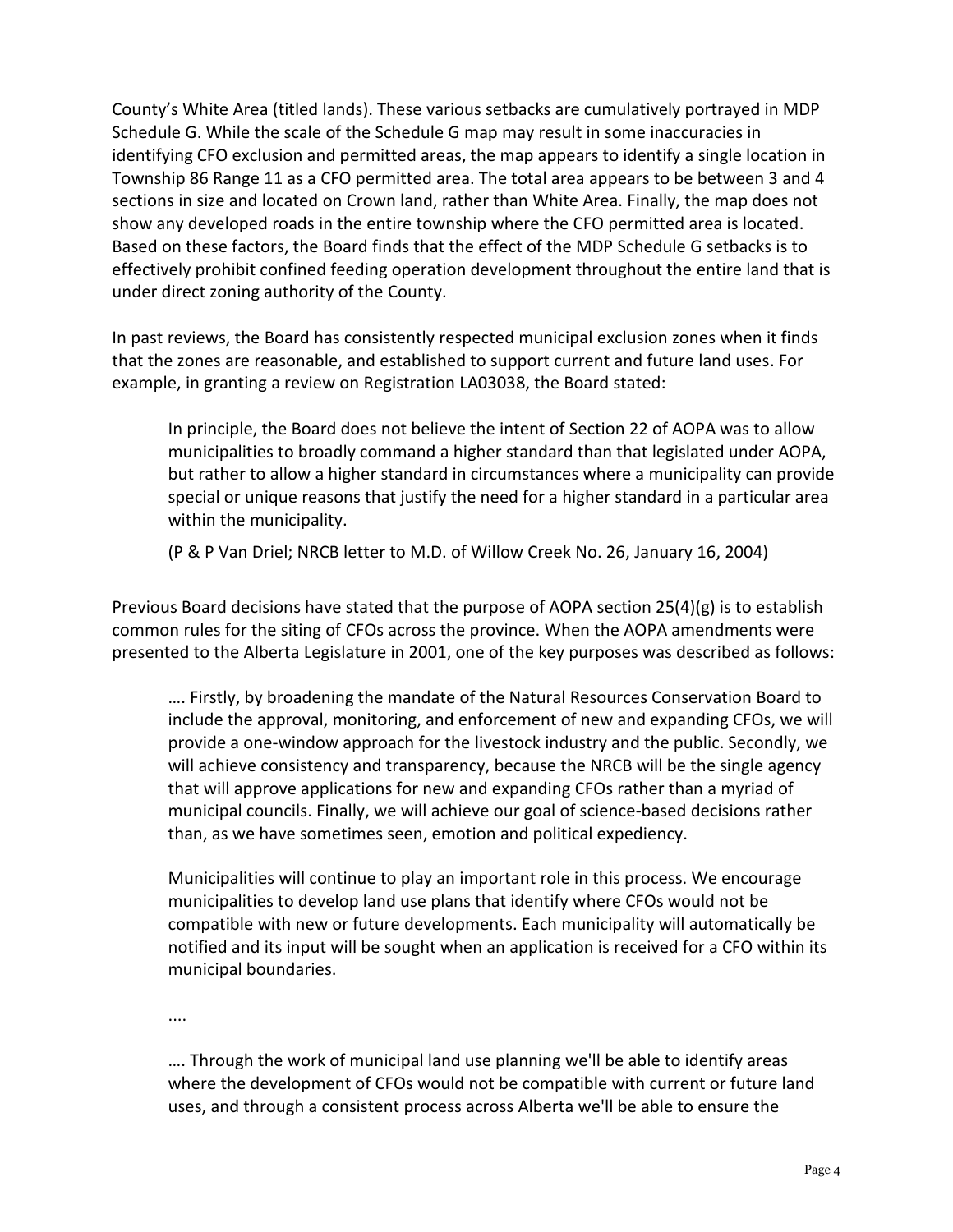successful development and expansion of the livestock industry in our province, an industry that can produce world-class product while creating economic activity and jobs.

(*Alberta Hansard*; 15 November 2001, Mr. Klapstein, second reading of Bill 28, the *Agricultural Operation Practices Amendment Act*, 2001)

The Board's mandate is limited to determining whether to approve the Hines Creek Farms' CFO application, notwithstanding an inconsistency with the MDP land use planning provisions. Therefore, despite finding that the effect of the MDP setbacks is to effectively prohibit confined feeding operation development throughout the County, the Board must determine whether any of the MDP setbacks that apply to the Hines Creek Farms proposed CFO are reasonable, and were established to support current and future land uses.

In responding to a specific question posed in Board Decision RFR 2020-01/FA19003, the County stated that it was not in a position to provide rationale for the content of the MDP, as the MDP bylaw results from public input and lengthy debate and that minutes are made without notation or comment. Given this, the Board looks to the specific MDP provisions to understand the planning objectives of the setbacks in relation to the CFO lands.

The Board examined all criteria used by the County in generating its exclusions zone. The legend on Schedule G shows the following criteria:

152.4 m from roads 3.2 km from residence 3.2 km from licenced CFO 3.2 km from water bodies, rivers, streams, tributaries, wetlands 3.2 km from town/hamlet 3.2 km from Grimshaw Gravels aquifer 3.2 km from intensive recreation area 3.2 km from environmental sensitive area

The County's October 28, 2019 submission to the approval officer referenced both the MDP and the land use bylaw; however, with respect to the MDP, the only inconsistency referenced was the 3.2 km setback to existing rural residential development. As the Schedule G setbacks apply equally to the entire County, the Board concluded that that the MDP setbacks are not intended to protect land uses associated with specific local features located within the County.

In assessing the value of the MDP setback to residences to protect current and future land uses, the Board looked to understand the MDP setback in relation to the AOPA MDS. To mitigate nuisance-based land use conflicts associated with new or expanding CFOs, AOPA establishes a MDS that is calculated on the type and size of the CFO operation. As a consequence, larger proposed or expanding CFO operations require greater distances to existing neighbouring residences. As stated earlier, the calculated MDS for the Hines Creek Farms' CFO is 345 metres. The AOPA MDS provisions provide for a province-wide standard of nuisance mitigation to neighbouring residences.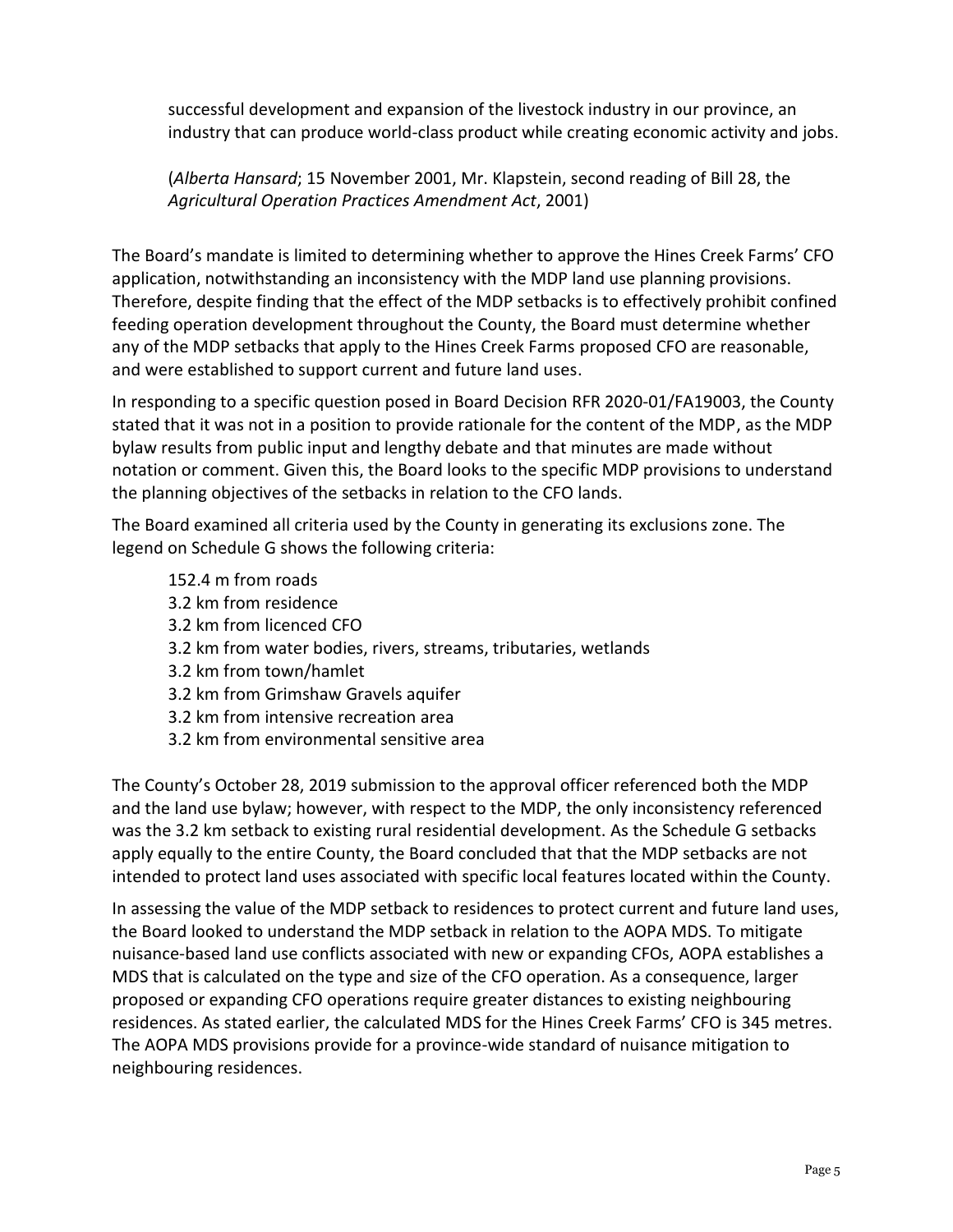In addition to identifying the failure to meet the MDP setback to rural residential development, the approval officer stated that the proposed CFO did not meet the MDP setbacks to roads or to water bodies or wetlands. The Board is satisfied that the AOPA setbacks to water bodies and wetlands provide province-wide environmental protection to both surface and ground water. The Board can find no specific MDP land use objective related to Hines Creek Farms' proposed CFO that would warrant a setback to water bodies or wetlands greater than that provided by AOPA.

Finally, the Board noted the approval officer's statement that the proposed CFO is not consistent with the MDP setback to roads. The Board received no submissions that would allow it to consider the proposed CFO facilities' setback from Range Road 53, and expects that this matter should be easily resolved directly with the County and in a manner consistent with setbacks established for non-CFO structures on AG-1 lands. In the event that this matter requires the NRCB's attention, it should be raised with the approval officer.

### **Decision**

The Board exercises its discretion under AOPA section 25 to direct the approval officer to grant an approval to Hines Creek Farms.

\_\_\_\_\_\_\_\_\_\_\_\_\_\_\_\_\_\_\_\_\_\_\_\_\_\_\_\_ \_\_\_\_\_\_\_\_\_\_\_\_\_\_\_\_\_\_\_\_\_\_\_\_\_\_\_\_

DATED at EDMONTON, ALBERTA, this 23<sup>rd</sup> day of April, 2020.

*Original signed by:*

\_\_\_\_\_\_\_\_\_\_\_\_\_\_\_\_\_\_\_\_\_\_\_\_\_\_\_\_

Peter Woloshyn Sandi Roberts

L. Page Stuart